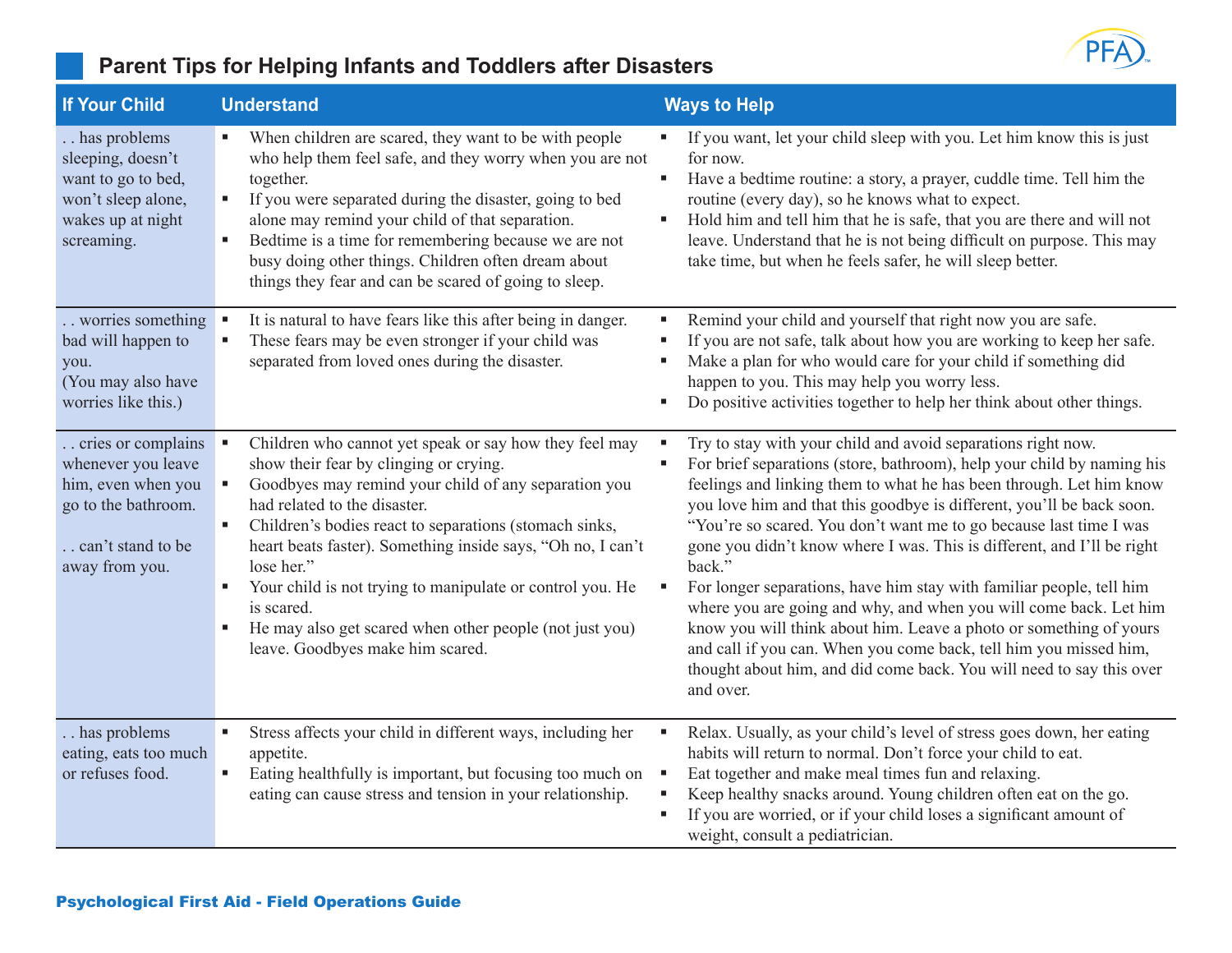

| <b>If Your Child</b>                                                                                    | <b>Understand</b>                                                                                                                                                                                                                                                                                                                                                                                                                                                                    | <b>Ways to Help</b>                                                                                                                                                                                                                                                                                                                                                                                                                                                                                                                                                                                                                              |
|---------------------------------------------------------------------------------------------------------|--------------------------------------------------------------------------------------------------------------------------------------------------------------------------------------------------------------------------------------------------------------------------------------------------------------------------------------------------------------------------------------------------------------------------------------------------------------------------------------|--------------------------------------------------------------------------------------------------------------------------------------------------------------------------------------------------------------------------------------------------------------------------------------------------------------------------------------------------------------------------------------------------------------------------------------------------------------------------------------------------------------------------------------------------------------------------------------------------------------------------------------------------|
| is not able to do<br>things he used to do<br>(like use the potty).<br>does not talk like he<br>used to. | Often when young children are stressed or scared, they<br>temporarily lose abilities or skills they recently learned.<br>This is the way young children tell us that they are not okay and<br>$\blacksquare$<br>need our help.<br>Losing an ability after children have gained it (like starting to<br>٠<br>wet the bed again) can make them feel ashamed or embarrassed.<br>Caregivers should be understanding and supportive.<br>Your child is not doing this on purpose.<br>٠     | Avoid criticism. It makes him worried that he'll never learn.<br>в<br>Do not force your child. It creates a power struggle.<br>٠<br>Instead of focusing on the ability (like not using the potty), help your child<br>п<br>feel understood, accepted, loved, and supported.<br>As your child feels safer, he will recover the ability he lost.<br>٠                                                                                                                                                                                                                                                                                              |
| is reckless, does<br>dangerous things.                                                                  | It may seem strange, but when children feel unsafe, they often<br>ш<br>behave in unsafe ways.<br>It is one way of saying, "I need you. Show me I'm important by<br>٠<br>keeping me safe."                                                                                                                                                                                                                                                                                            | Keep her safe. Calmly go and get her and hold her if necessary.<br>٠<br>Let her know that what she is doing is unsafe, that she is important, and you<br>×<br>wouldn't want anything to happen to her.<br>Show her other more positive ways that she can have your attention.<br>٠                                                                                                                                                                                                                                                                                                                                                               |
| is scared by things<br>that did not scare her<br>before.                                                | Young children believe their parents are all-powerful and can<br>$\blacksquare$<br>protect them from anything. This belief helps them feel safe.<br>Because of what happened, this belief has been damaged, and<br>ш<br>without it, the world is a scarier place.<br>Many things may remind your child of the disaster (rain,<br>٠<br>aftershocks, ambulances, people yelling, a scared look on your<br>face), and will scare her.<br>It is not your fault-it was the disaster.<br>ш | When your child is scared, talk to her about how you will keep her safe.<br>g,<br>If things remind your child of the disaster and cause her to worry that it is<br>٠<br>happening again, help her understand how what is happening now (like rain<br>or aftershocks) is different from the disaster.<br>If she talks about monsters, join her in chasing them out. "Go away, monster.<br>п<br>Don't bother my baby. I'm going to tell the monster boo, and it will get<br>scared and go away. Boo, boo."<br>Your child is too young to understand and recognize how you did protect her,<br>٠<br>but remind yourself of the good things you did. |
| seems "hyper,"<br>can't sit still, and<br>doesn't pay attention to<br>anything.                         | Fear can create nervous energy that stays in our bodies.<br>ш<br>Adults sometimes pace when worried. Young children run,<br>$\blacksquare$<br>jump, and fidget.<br>When our minds are stuck on bad things, it is hard to pay<br>٠<br>attention to other things.<br>Some children are naturally active.<br>٠                                                                                                                                                                          | Help your child to recognize his feelings (fear, worry) and reassure your child<br>٠<br>that he is safe.<br>Help your child get rid of nervous energy (stretching, running, sports,<br>٠<br>breathing deep and slow).<br>Sit with him and do an activity you both enjoy (throw a ball, read books, play,<br>٠<br>draw). Even if he doesn't stop running around, this helps him.<br>If your child is naturally active, focus on the positive. Think of all the energy<br>٠<br>he has to get things done, and find activities that fit his needs.                                                                                                  |
| plays in a violent<br>way.<br>keeps talking about<br>the disaster and the bad<br>things he saw.         | Young children often talk through play. Violent play can be their •<br>way of telling us how crazy things were or are, and how they<br>feel inside.<br>When your child talks about what happened, strong feelings<br>٠<br>may come up both for you and your child (fear, sadness, anger).                                                                                                                                                                                            | If you can tolerate it, listen to your child when he "talks."<br>As your child plays, notice the feelings he has and help him by naming<br>٠<br>feelings and being there to support him (hold him, soothe him).<br>If he gets overly upset, spaces out, or he plays out the same upsetting scene,<br>п<br>help him calm down, help him feel safe, and consider getting professional<br>help.                                                                                                                                                                                                                                                     |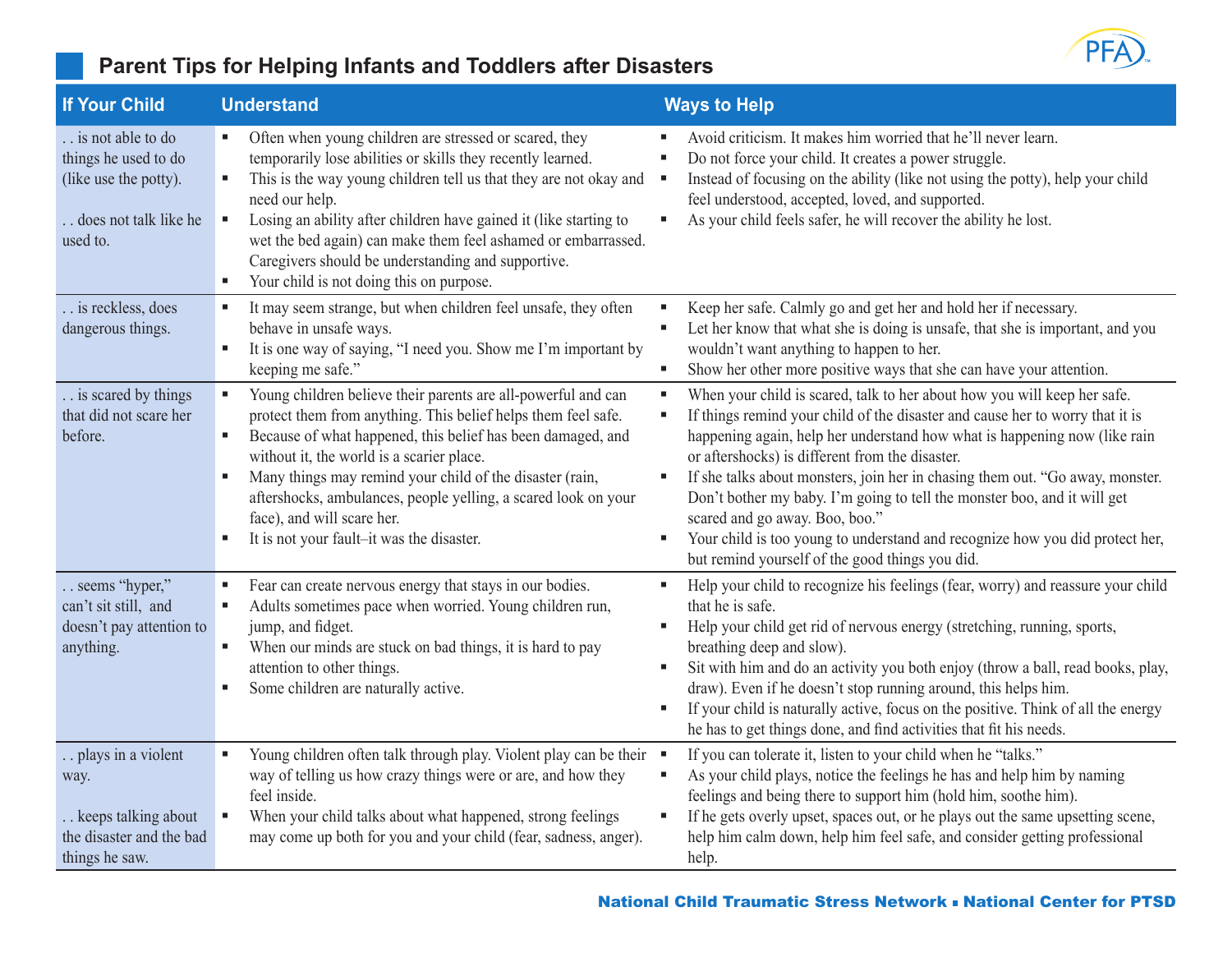

| <b>If Your Child</b>                                                                                             | <b>Understand</b>                                                                                                                                                                                                                                                                                                                                                                                                                      | <b>Ways to Help</b>                                                                                                                                                                                                                                                                                                                                                                                                                                                                                                                                                                                                                                     |
|------------------------------------------------------------------------------------------------------------------|----------------------------------------------------------------------------------------------------------------------------------------------------------------------------------------------------------------------------------------------------------------------------------------------------------------------------------------------------------------------------------------------------------------------------------------|---------------------------------------------------------------------------------------------------------------------------------------------------------------------------------------------------------------------------------------------------------------------------------------------------------------------------------------------------------------------------------------------------------------------------------------------------------------------------------------------------------------------------------------------------------------------------------------------------------------------------------------------------------|
| . .is now very<br>demanding and<br>controlling.<br>seems "stubborn"<br>insisting that things<br>be done her way. | Between the age of 18 months to 3 years, young children<br>often seem "controlling."<br>It can be annoying, but it is a normal part of growing up<br>and helps them learn that they are important and can make<br>things happen.<br>When children feel unsafe, they may become more<br>ш<br>controlling than usual. This is one way of dealing with<br>fears. They are saying, "Things are so crazy I need control<br>over something." | Remember your child is not controlling or bad. This is normal, but<br>may be worse right now because she feels unsafe.<br>Let your child have control over small things. Give her choices over<br>what she wears or eats, games you play, stories you read. If she has<br>control over small things, it can make her feel better. Balance giving<br>her choices and control with giving her structure and routines. She will<br>feel unsafe if she "runs the show."<br>Cheer her on as she tries new things. She can also feel more in control<br>when she can put her shoes on, put a puzzle together, pour juice.                                     |
| . tantrums and is<br>cranky.<br>. .yells a lot – more<br>than usual.                                             | Even before the disaster, your child may have had<br>ш<br>tantrums. They are a normal part of being little. It's<br>frustrating when you can't do things and when you don't<br>have the words to say what you want or need.<br>Now, your child has a lot to be upset about (just like you)<br>ш<br>and may really need to cry and yell.                                                                                                | Let him know you understand how hard this is for him. "Thing are<br>×<br>really bad right now. It's been so scary. We don't have your toys or TV,<br>and you're mad."<br>Tolerate tantrums more than you usually would, and respond with love<br>rather than discipline. You might not normally do this, but things are<br>not normal. If he cries or yells, stay with him and let him know you<br>are there for him. Reasonable limits should be set if tantrums become<br>frequent or are extreme.                                                                                                                                                    |
| hits you.                                                                                                        | For children, hitting is a way of expressing anger.<br>ш<br>When children can hit adults they feel unsafe. It's scary to<br>be able to hit someone who's supposed to protect you.<br>Hitting can also come from seeing other people hit each<br>ш<br>other.                                                                                                                                                                            | Each time your child hits, let her know that this is not okay. Hold her<br>hands, so she can't hit, have her sit down. Say something like, "It's<br>not okay to hit, it's not safe. When you hit, you are going to need to sit<br>down."<br>If she is old enough, give her the words to use or tell her what she<br>needs to do. Tell her, "Use your words. Say, I want that toy."<br>Help her express anger in other ways (play, talk, draw).<br>If you are having conflict with other adults, try to work it out in<br>private, away from where your child can see or hear you. If needed,<br>talk with a friend or professional about your feelings. |
| . says "Go away, I<br>hate you!"<br>says "This is all<br>your fault."                                            | The real problem is the disaster and everything that<br>$\blacksquare$<br>followed, but your child is too little to fully understand<br>that.<br>When things go wrong, young children often get mad<br>٠<br>at their parents because they believe they should have<br>stopped it from happening.<br>You are not to blame, but now is not the time to defend<br>yourself. Your child needs you.                                         | Remember what your child has been through. He doesn't mean<br>everything he is saying; he's angry and dealing with so many difficult<br>feelings.<br>Support your child's feeling of anger, but gently redirect the anger<br>towards the disaster. "You are really mad. Lots of bad things have<br>happened. I'm mad too. I really wish it didn't happen, but even<br>mommies can't make hurricanes not happen. It's so hard for both of<br>$\mathrm{us}$ ."                                                                                                                                                                                            |